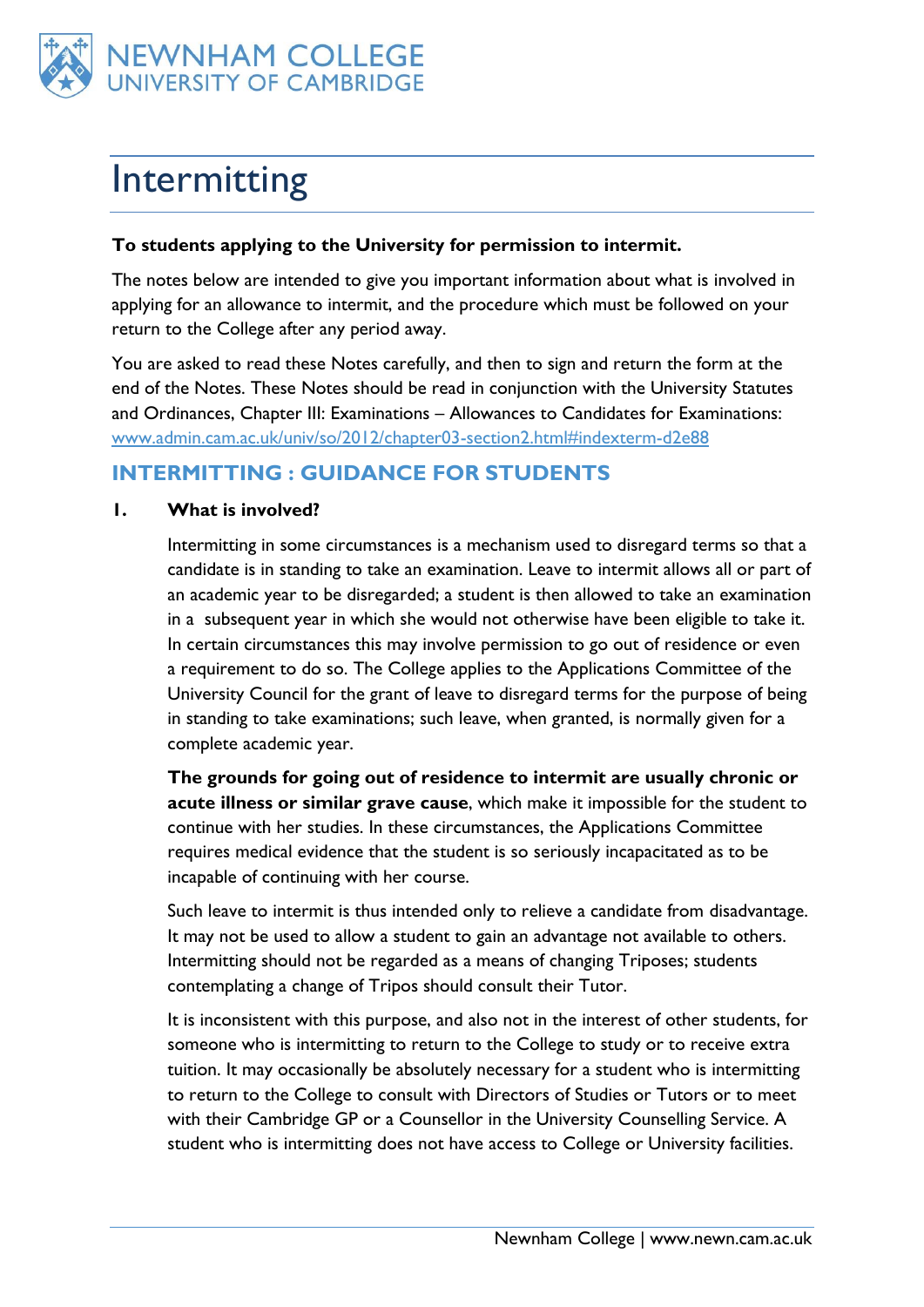Very occasionally, there may be circumstances in which it is permissible for a student to return to or to remain in Cambridge during a period for which she is being allowed to be out of residence (for example the need to obtain specialist medical treatment of any kind).

#### **2. Consultation within College**

The decision to apply for leave to intermit can be taken only after consultation with the Tutor, Director of Studies and/or Senior Tutor. The Director of Studies may need to give specific advice about regulations for a particular Tripos.

Tutors and the Senior Tutor may also want to discuss plans for a student's treatment and recovery during the period to be spent away from Cambridge. For most students intermitting on medical grounds, it will be important to plan for treatment of some kind, to maximize the chances of a good recovery and a successful return to their studies.

#### **3. University Application to be allowed to intermit**

The actual application to intermit is made by the Senior Tutor on the student's behalf, to the Applications Committee of the University Council.

#### **4. Financial implications of intermitting**

Intermitting has considerable financial implications, and these must be taken into account when deciding whether or not to apply to intermit. Three components of student financial support are relevant: the University Composition Fee, the College Fee (for non Home/EU students) and Student Loan Company. The LEA is also involved as assessor of eligibility for the Student Loan.

If a student goes out of residence within 21 days of the start of term, they are not then liable for the University Composition Fee for that particular term, or thereafter during the period of absence from Cambridge. After the 21 days, the student is liable for fees for the term or terms in which they have been in residence.

A student's entitlement to a Student Loan ceases for any term during which she/he intermits, but restarts when the course is resumed. Entitlement to help with university fees is limited, in total, to the number of terms of the original course plus one further year. Any Tuition fee loan entitlement remaining when the student intermits is transferred to the final terms of the extended course. Cambridge normally requires a student to return into residence from the start of an academic year.

#### **5. Returning to study**

The student will not be allowed to return into residence without medical evidence that she/he is fit to resume the course. This medical evidence should be supplied on the attached form. The form should be completed by the medically qualified person best able to comment on the student's current state of health. This should be the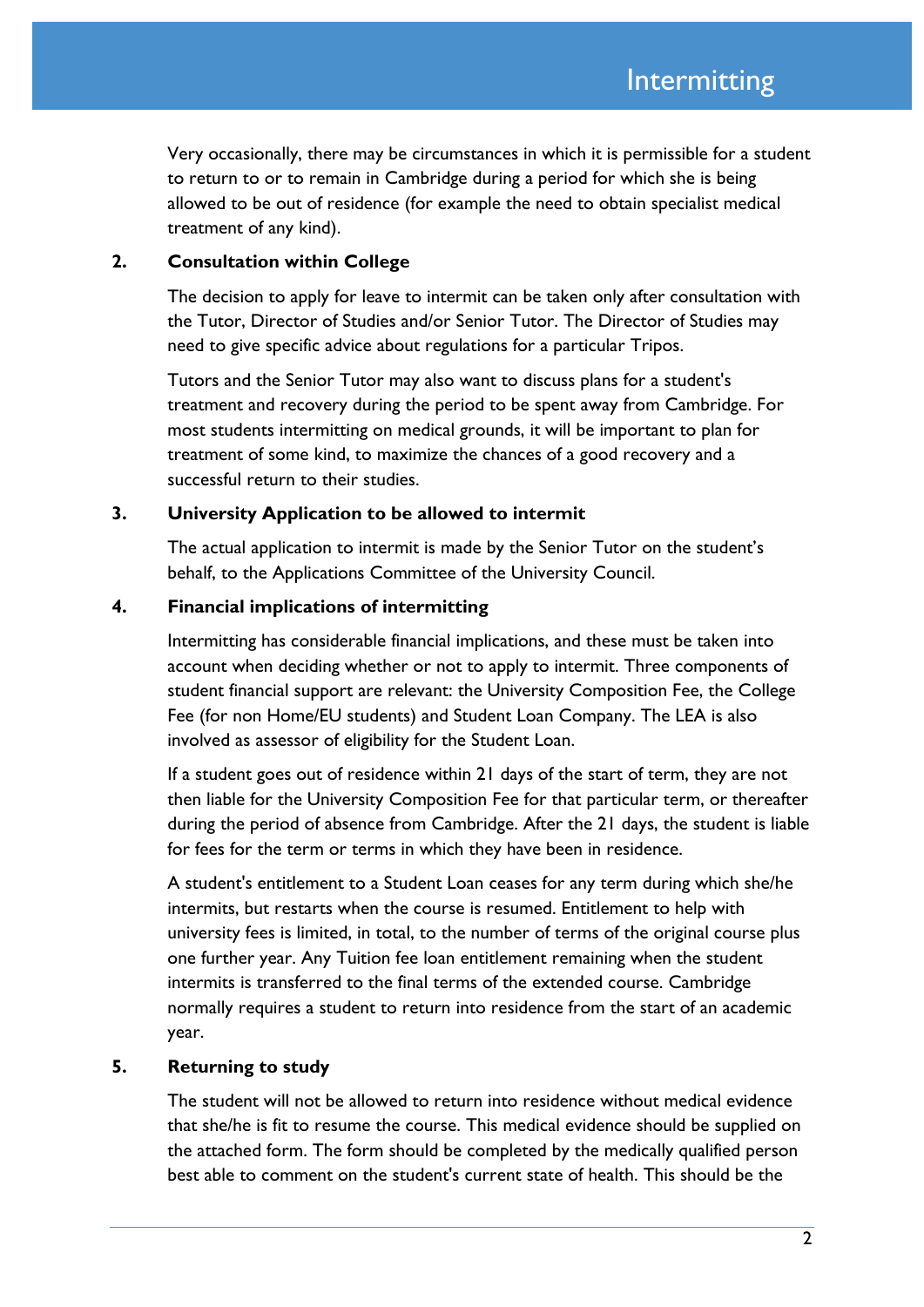same person (wherever possible) who provided the medical evidence to support the original application. If it is someone different, the new practitioner should be provided with a copy of the original letter. The information on this form should be based on a medical assessment held not earlier than 1 July preceding the October in which the student hopes to return. The form must be returned to the College by 10 August at the latest.

Both the College and the Applications Committee must be fully satisfied that the student has recovered or that the condition is satisfactorily controlled, and that the student is in a position to complete the course successfully. If necessary, the period out of residence can be extended by a further application to intermit. The medical professional completing the fitness to return form should be shown the Notes on Medical Evidence shown below. These Notes will explain what is required. The Applications Committee will need to see this form , and the leave to intermit will not be finally confirmed until they have done so. In addition, the College may require an academic assessment of fitness to study before permission to return is granted.

[Approved by the College Council, 26 April 2013]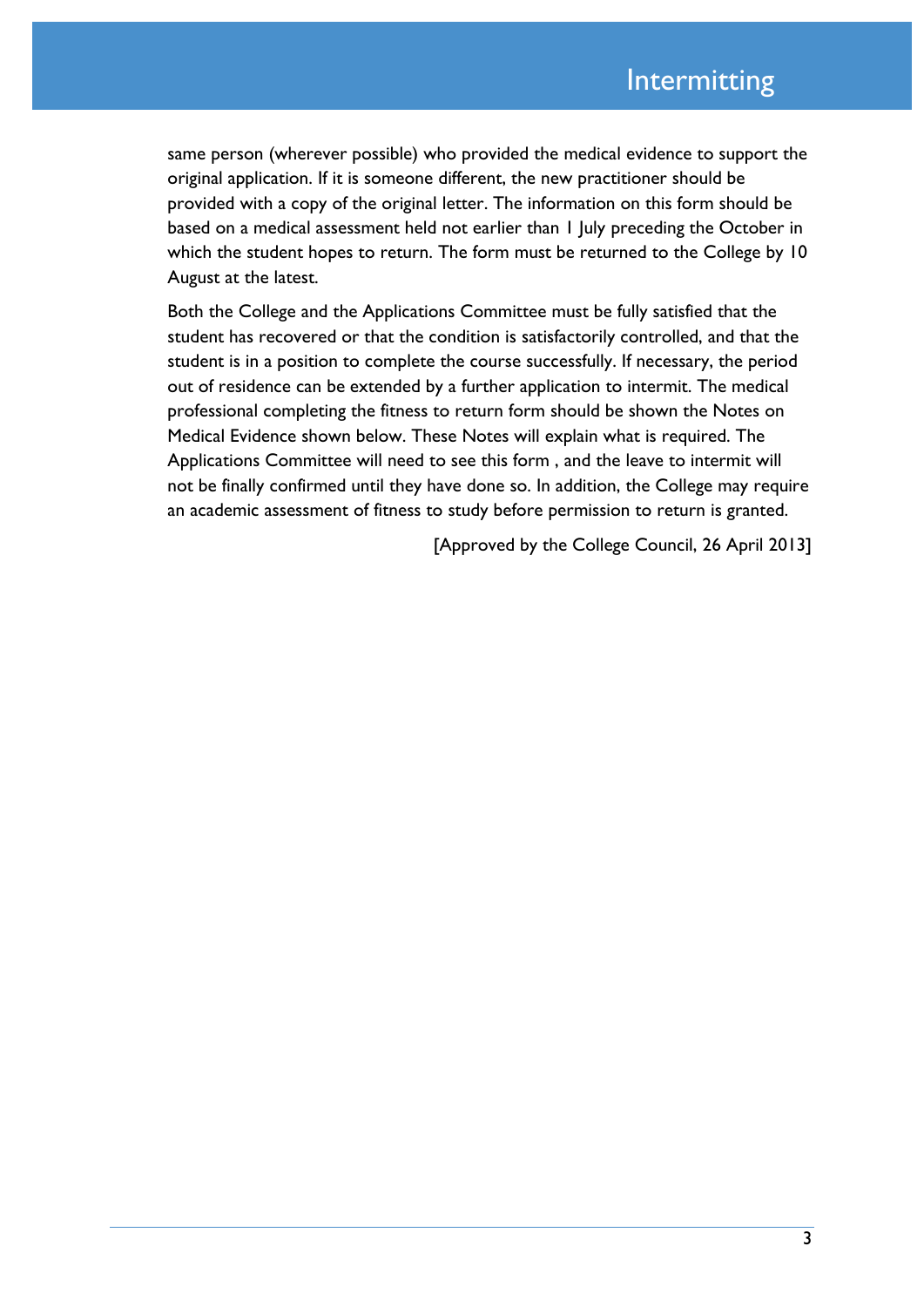# **To the Senior Tutor, Newnham College**

I would like you to apply on my behalf for leave for me to intermit on medical grounds/other grave cause. I confirm that I have consulted with my Tutor and my Director of Studies.

This is to confirm that I have read and understood the College's guidance notes for intermitting. I am prepared to abide by their conditions during the period of my absence from Cambridge, and to follow the procedure outlined above when I am able to resume my studies.